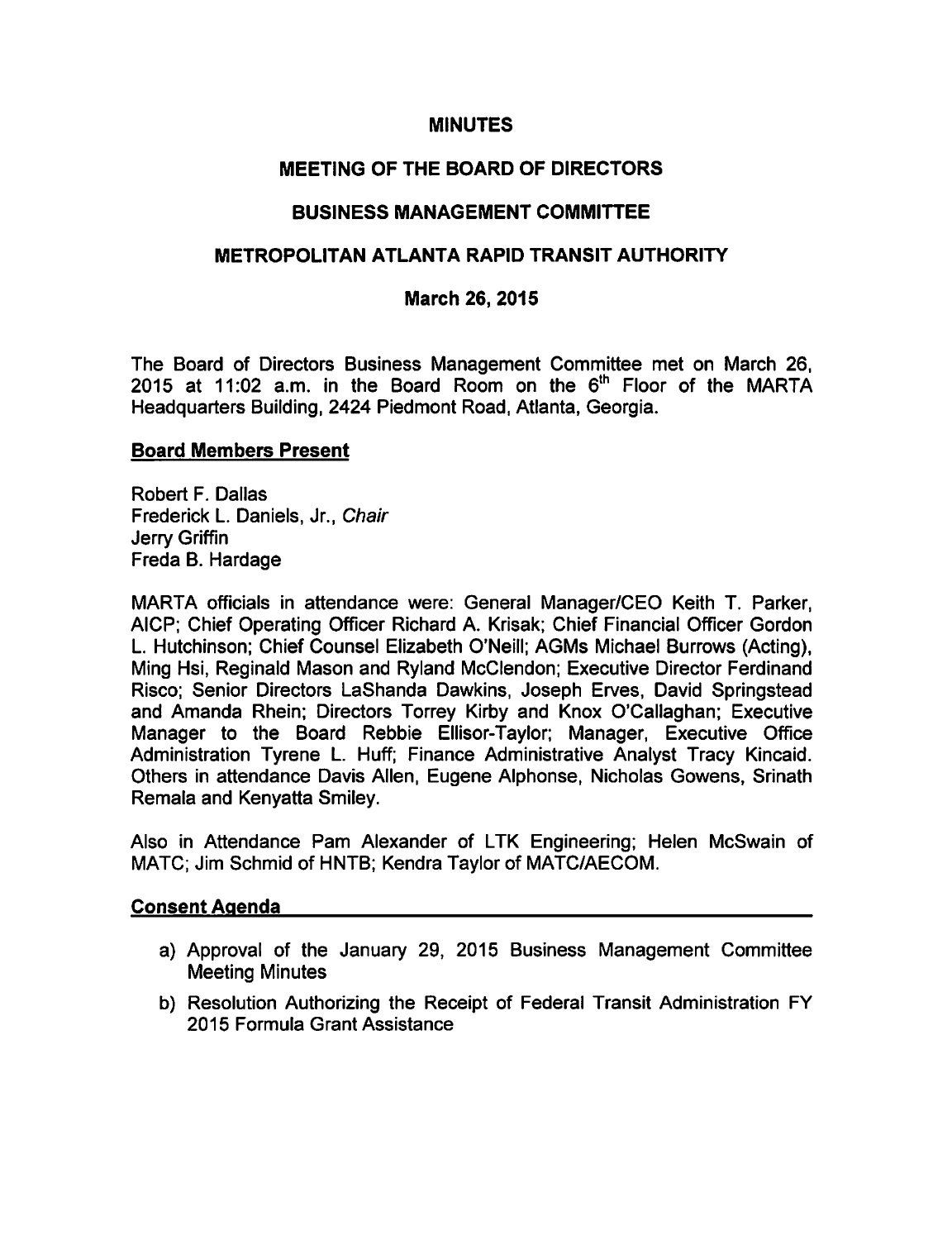- c) Resolution Authorizing Consolidation of All Oracle Software Maintenance Contracts and Additional Funding for Procurement of Maintenance Support for Oracle Database, ERP and ID Management Licenses Under RFP P27978
- d) Resolution to Authorize Disposal of Parcel D3190 Near Midtown **Station**

On motion by Mrs. Hardage seconded by Mr. Griffin, the Consent Agenda was approved by a vote of  $3$  to 0, with 4 members present.

Mr. Dallas abstained.

## Individual Agenda

Resolution Authorizing the Approval of Additional Funds for MARTA's Life Insurance and Accidental Death and Dismemberment Insurance Coverages for Represented and Non-Represented Employee and Their Dependents, **RFP P15115** 

Mrs. Dawkins presented this resolution for Board of Directors' approval authorizing the General Manager/CEO or his delegate to execute a contract extension with VOYA Financial to provide additional funds in the amount of \$355,000 for MARTA's Life Insurance and Accidental Death and Dismemberment Insurance Coverages. The additional funding will cover expenses for a two  $(2)$  month period from May through June 2015. A new contract, awarded to Minnesota Life, will become effective July 1, 2015.

On motion by Mrs. Hardage seconded by Mr. Griffin, the resolution was unanimously approved by a vote of 4 to 0, with 4 members present.

## Briefing - January FY2015 Budget Variance Analysis and Performance Indicators

Mr. Hutchinson briefed the Committee on the January FY2015 Budget Variance Analysis and select Key Performance Indicators (KPIs).

- January was a very good financial month  $-$  there were no unusual  $\bullet$ variances. All items came in close to budget or positive, ending the month with a \$4.7M surplus
- Combined Sales and Ad Valorem tax remain positive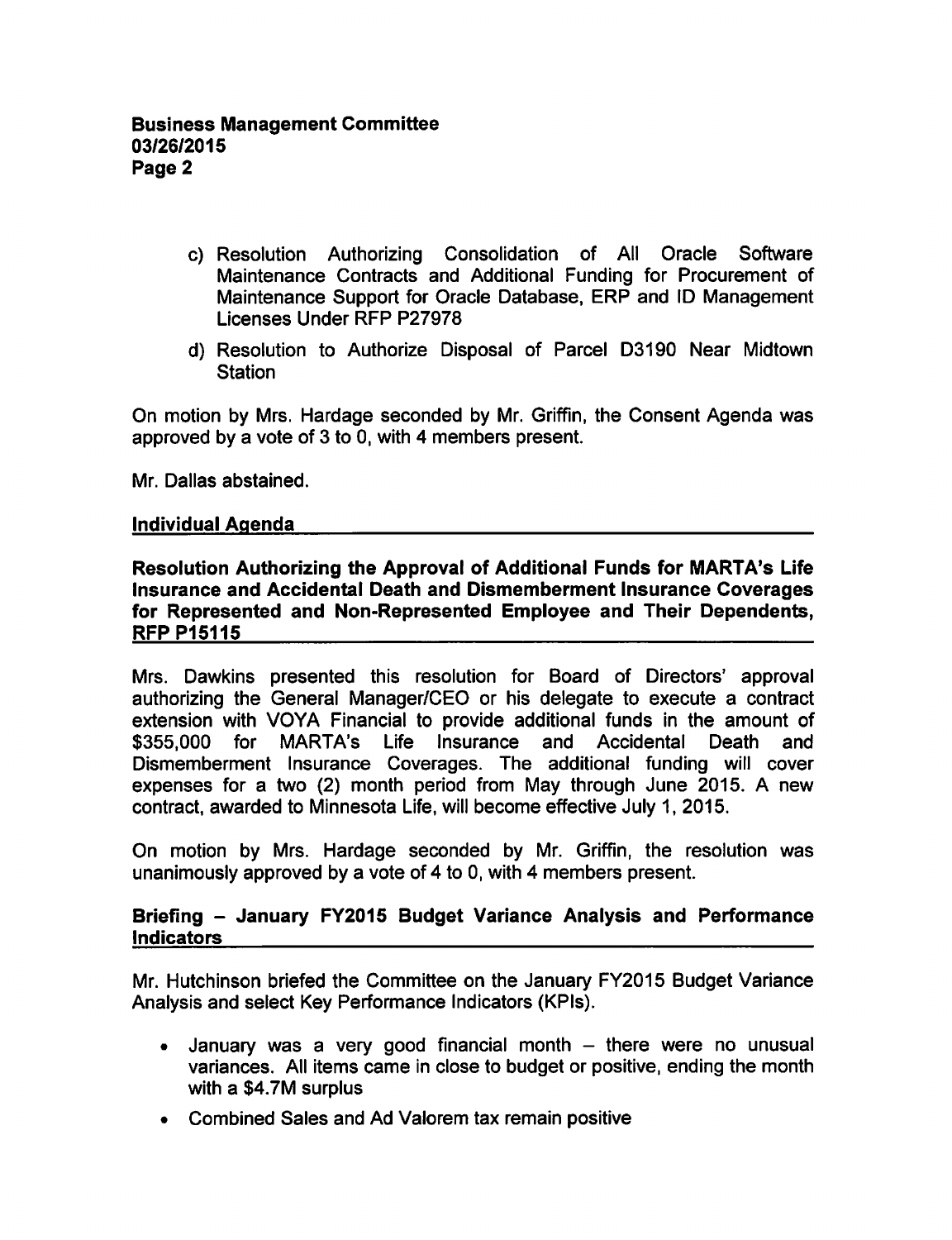- MARTA currently has close to \$180M in reserves  $-$  well above the statutory minimum
- Year-to-Date Operating revenues vs. expenses are positive despite a small loss in December
- Rail On-Time-Performance (OTP) is challenged due to running more miles on the aging fleet
- Mobility OTP continues to be a challenge primarily due to operational issues since fleet replacement has improved the mechanical issues
- Elevator Availability is a key ADA requirement. MARTA is doing really well in this area
- Part 1 Crime rate is not positive

Mr. Parker said unfortunately the Part 1 Crime rate can be misleading  $-$  a cell phone theft is in the same category as more serious crimes.

Mr. Daniels asked if MARTA can sustain its reserves through the end of the fiscal year.

Mr. Hutchinson said there is nothing problematic on the horizon. The Authority will likely end the fiscal year with current reserve or more.

## Other Matters

Mrs. McClendon announced the following event:

 $\triangleright$  MARTA will hold a community wide town hall conversation about transportation infrastructure investment on Stand Up for Transportation Day, April 9<sup>th</sup> at Five Points Station Amphitheatre

\*\*\*\*\*\*\*\*

The Committee received the January FY 2015 Key Performance indicators as informational only.